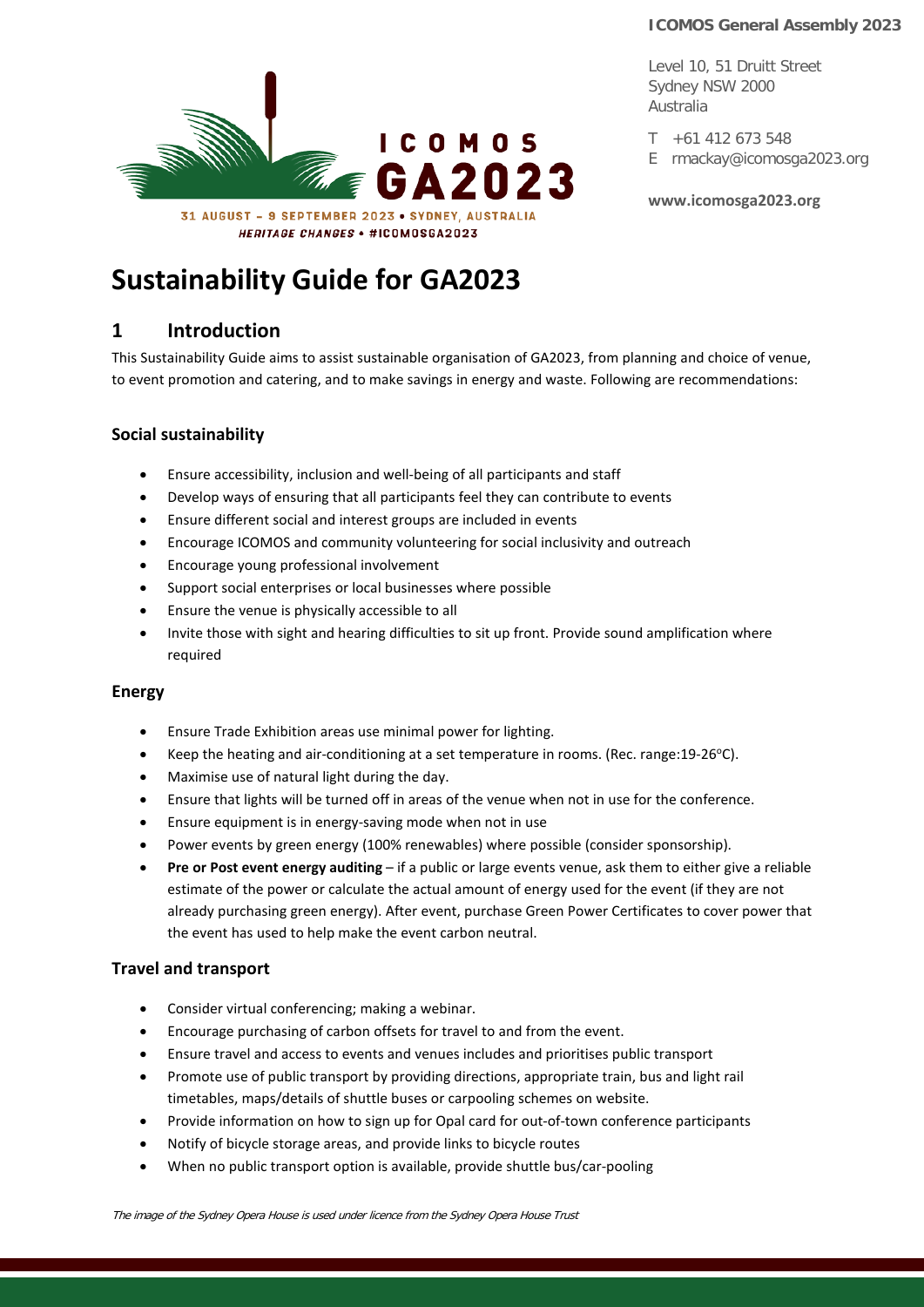Level 10, 51 Druitt Street Sydney NSW 2000 Australia

T +61 412 673 548 E rmackay@icomosga2023.org

**[www.icomosga2023.org](http://www.icomosga2023.org/)**



#### **Accommodation**

- Give preference to accommodation with environmental performance credentials and/or and proximity to the venue
- Consider hotels who support social enterprises

#### **Event promotion and sponsors**

- Put the Sustainability Policy on the event website and promote the event as socially and environmentally responsible (e.g. 'car-free' or 'carbon neutral'). Post signage where relevant.
- Seek ethical and sustainable sponsorship as a preference
- Electronic communication is the preferred method throughout the planning of the conference. Use email, online systems or SMS services for registration of events, advertising and confirmation to minimise printed material.
- Minimise conference hand-outs and provide electronic version for participants utilising personal electronic devices e.g. provide links to a website from which notes and presentations can be downloaded
- Promote 'paperless'. How many people really look at flyers anymore? Digital promotion is often cheaper and more effective without the environmental impacts of excess printing.
- Do not provide 'show bags' or copious promotional material at the event and encourage participating organisations to comply. If show bags are provided, they should be made from reusable materials, preferably by social enterprises e.g. Indigenous groups (See GA2023 'Aboriginal Procurement Policy'), sheltered workshops.
- Conference gifts to be selected for their usefulness and reuse potential. The contents of show bags should not be made from plastic. Don't hand out giveaways that just end up in the rubbish bin. Use giveaways that someone will want to keep and/or a service or consumable such as coupons, tickets, food, etc. When promotional material is needed, provide products that are made from sustainable material, such as pens with bamboo, cardboard or 100% recycled plastic casings, and items with recycled content such as 100% recycled paper notebooks, etc.
- Where printing is required, print on both sides of the paper and use post-consumer recycled content paper. All printers and copiers to have a double-sided printing capability

#### **Catering**

- Provide Fairtrade food and beverage options, including tea, coffee, sugar and chocolate
- Use Indigenous caterers (See GA2023 'Aboriginal Procurement Policy') or social enterprise caterers whenever possible
- Provide reusable cutlery, crockery, glassware and napkins or, if unavailable, compostable paper or bamboo-based items
- Use tap water instead of bottled water
- Remove straws from drinks and counters and provide only when requested Compostable or paper straws are a good alternative to plastic for drinks that require a straw
- Do not provide single use stirrers

The image of the Sydney Opera House is used under licence from the Sydney Opera House Trust